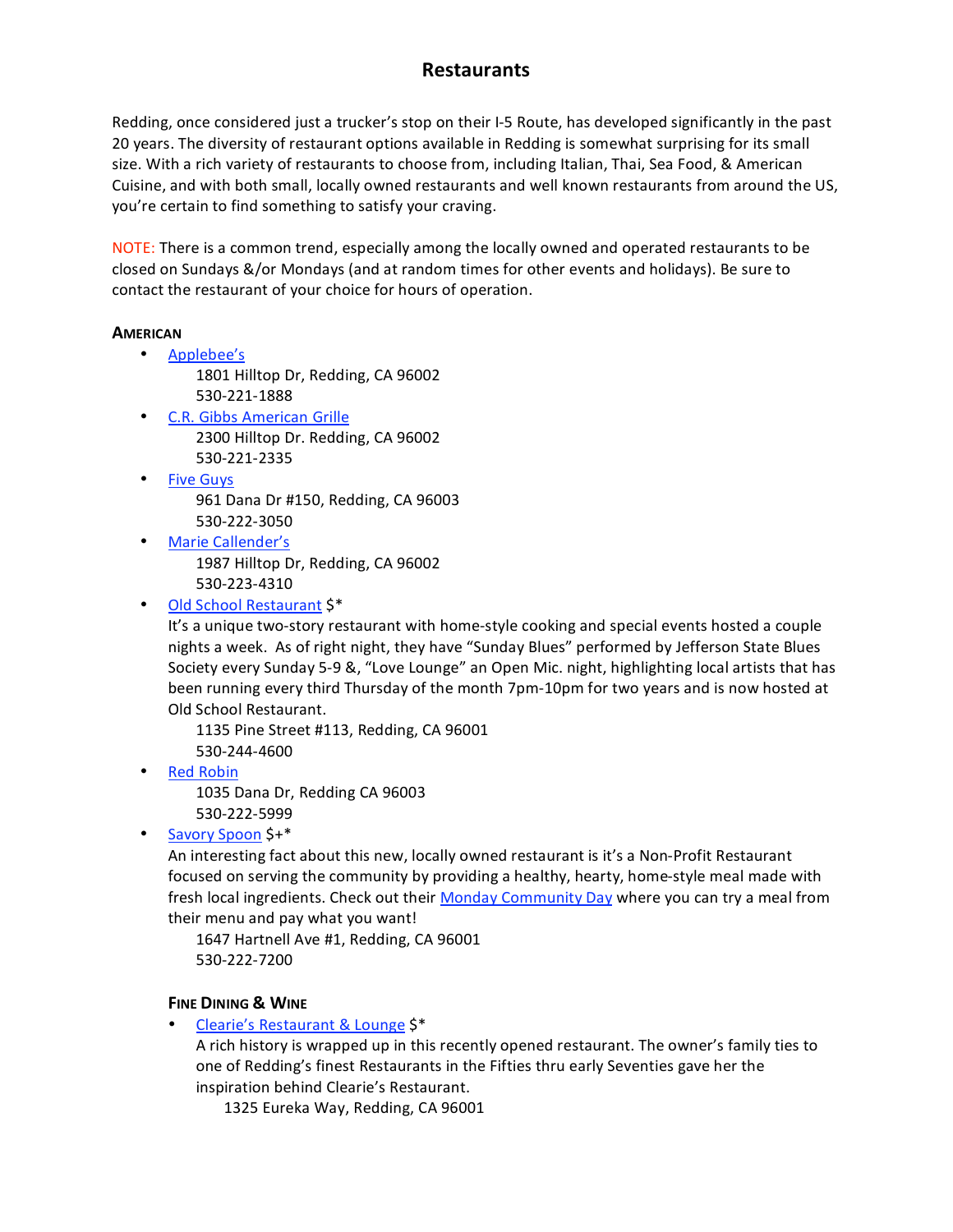530‐241‐4535

- Market Street Stakehouse \$\$\* 1777
Market
St,
Redding,
CA 530‐241‐1777
- Moonstone Bistro \$ + \*
	- Exquisite
	meals
	prepared
	with
	as
	many
	organic,
	fresh
	local
	ingredients
	as
	possible. 3425
	Place
	St,
	Ste
	110,
	Redding,
	CA
	96001
		- 530‐241‐3663
- $\cdot$  View 202 \$\$ $*$

The View 202 offers an astonishing view, delicious menu, stunning ambiance and often live, local music. It is truly a must for anyone looking for a rich evening in Redding. Read an article about it from the Record Searchlight [here]

202
Hemsted
Dr,
Redding,
CA 530‐226‐8439 *Reservations
Recommended*

• Vintner's
Platter
\$

Though
known
for
its
wine
tasting,
they
also
serve
food
and
often
have
live
music. 1700
California
St,
Redding,
CA
96001 530‐222‐9463

### **STEAKHOUSES,
BBQ'S
&
GRILLS**

- Brick's Smokehouse BBQ & Grill\* 1970
Eureka
Way,
Redding,
CA 530‐245‐9158
- **Cattlemens** 2184
Hilltop
Dr.
Redding,
CA
96002 530‐221‐6295
- Duke's
Steakhouse 1800
Churn
Creek,
Redding,
CA
96002 530‐222‐0800
- Famous
Dave's 815
Browning
St,
Redding,
CA
96003 530‐226‐7427
- Fat Daddy's BBQ\* 942
Hartnell
Ave,
Redding,
CA
96002 530‐221‐6270
- Jack's Grill \$\$\*

Legendary steak house owned and operated in Redding since 1938! 1743
California
St,
Redding,
CA

- 530‐241‐9705
- Logan's
Roadhouse

Ever had the urge to throw peanut shells on the ground...? Maybe not, but either way you can
here!!

1955
Hilltop
Dr,
Redding,
CA
96002 530‐221‐0113

• Market Street Stakehouse \$\$\* 1777
Market
St,
Redding,
CA 530‐241‐1777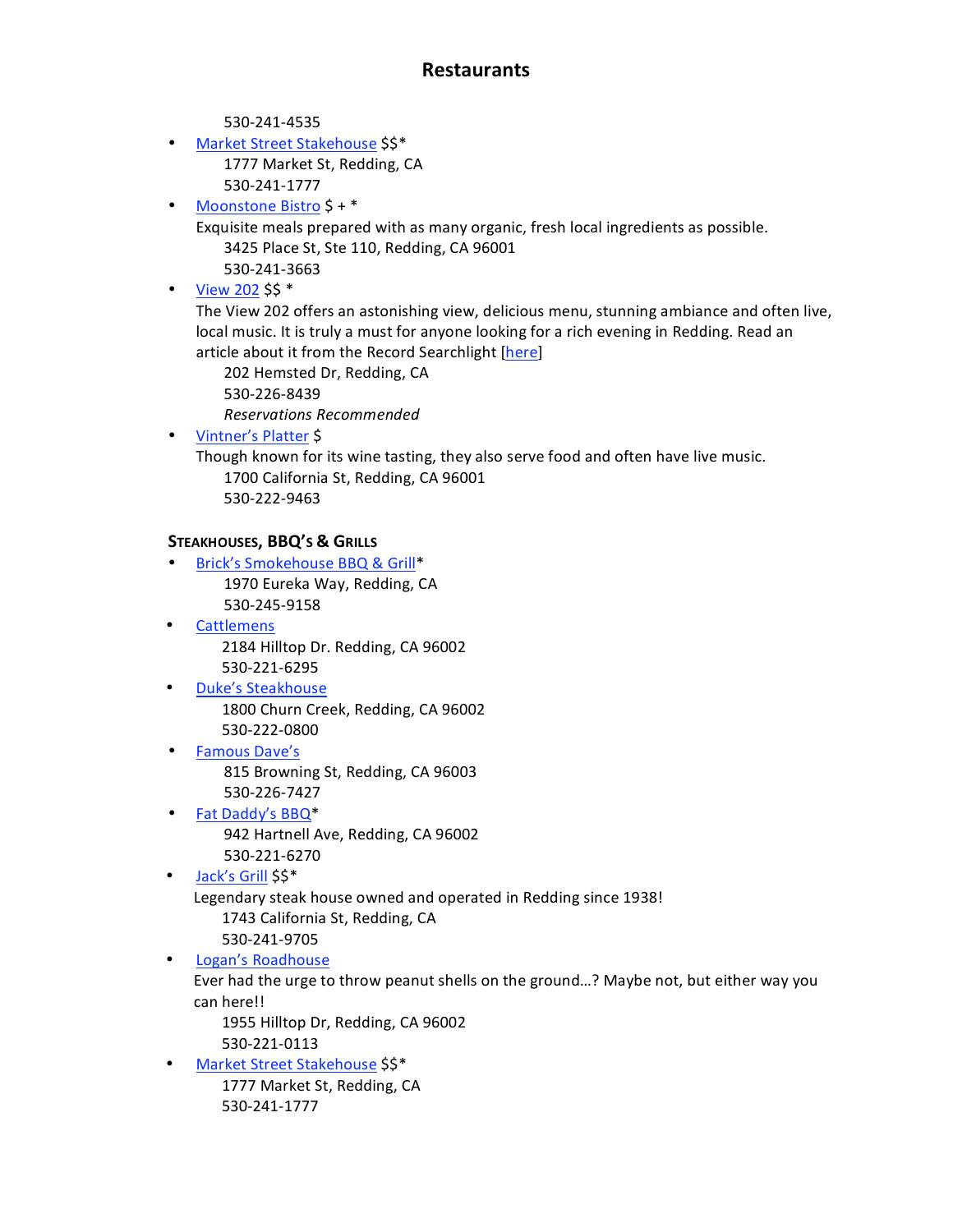• Outback
Steakhouse 910
Dana
Dr,
Redding,
CA
96003 530‐226‐9394

#### **DINERS**

- Black
Bear 2605
Hilltop
Dr,
Redding,
CA
96002 530‐221‐7600
- Country
Kitchen 1099
Hilltop
Dr,
Redding,
CA
96003 530‐223‐5438
- Denny's 2608
Hilltop
Dr,
Redding
CA 530‐221‐6966
- IHop 2495
Hilltop
Dr,
Redding,
CA
96002 530‐221‐5130
- Lumberjacks 501
E.
Cypress
Ave,
Redding,
CA
96002 530‐223‐2820

## **BAKERIES, DELIS, &
CAFÉS**

- Great
Harvest
Break
Co 930
Hilltop
Dr
Ste
D,
Redding,
CA
96002 530‐222‐8083
- Grilla
Bites
+ 1427
Market
Street,
Redding,
CA
96001 530‐242‐6656
- For the Love of Pie\* 351
Northpoint
Dr
Redding,
CA
96003 2931
Churn
Creek
Rd,
Redding
CA
96003 530‐226‐7437
- From the Hearth \* Owned
and
operated
by
a
couple
Bethel
families 4305
Caterpillar
Rd
#A7,
Redding,
CA
96003 530‐245‐0466
- Manhattan
Bagel 913
Dana
Dr,
Redding,
CA 530‐222‐2221
- Wilda's
Grill\* 1718
Placer
St,
Redding,
CA 530‐246‐3502
- YAKS
\* Stands
for
"Yes
Another
Koffee
Shop" 5
locations
in
Redding,
visit
their
website
for
exact
details

**ITALIAN**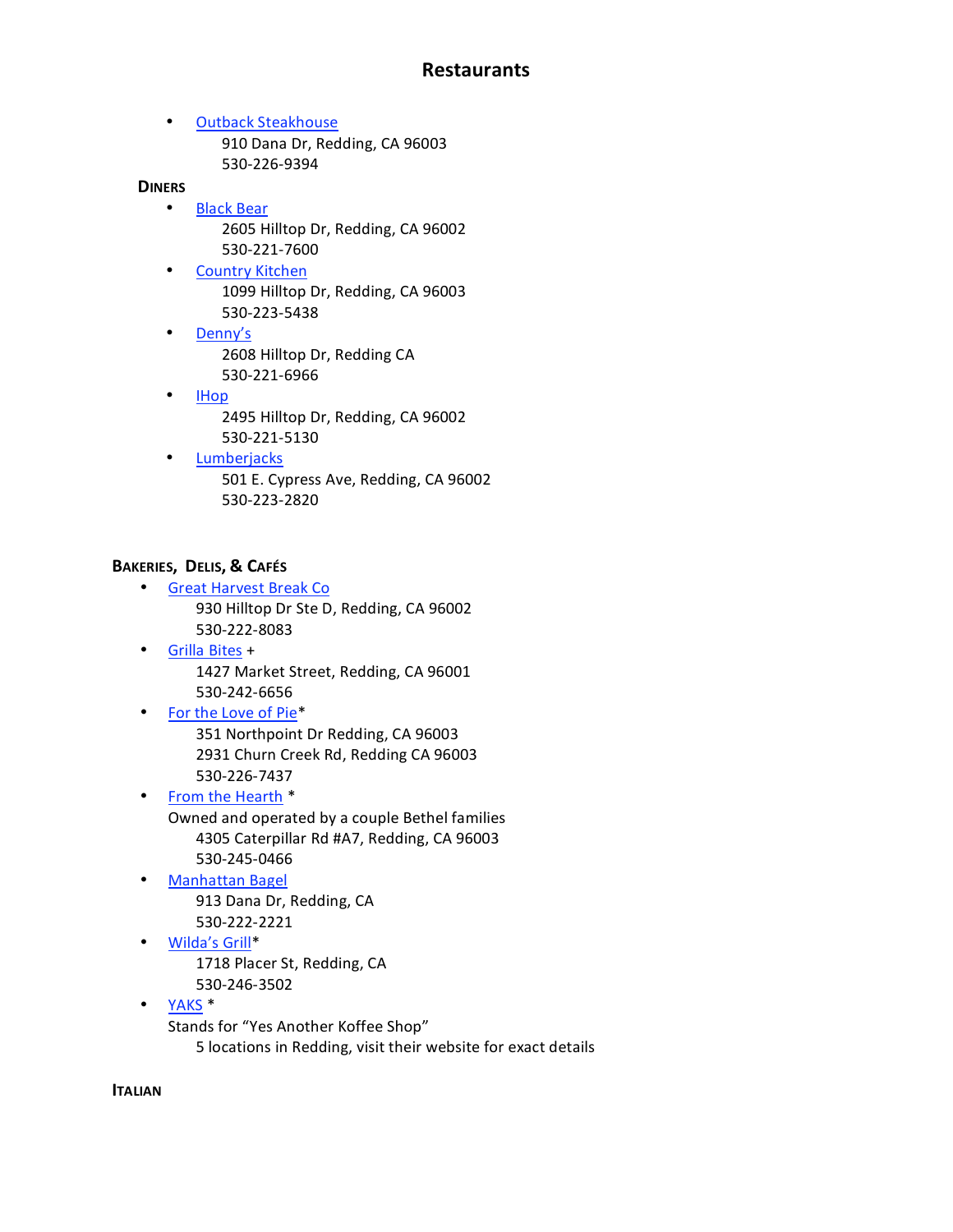• Gironda's\*

1100
Center
St,
Redding,
CA
96001 530‐244‐7670

• Nello's
Place\*

Established in 1980 by Nello and his family, its "hole-in-the-wall" look may be deceiving. In 2010 it was voted Best of the North State and has been a local hot spot for years! Often there is a line out the door. Food and service is great but it is a little more on the pricy side while lacking some of
the
ambiance
of
other
nicer
restaurants.

3055
Bechelli
Ln,
Redding,
CA
96002 530‐223‐1636

- Olive
Garden 1025
Dana
Dr.
Redding,
CA
96003 530‐221‐0158
- Strings
Italian
Café 961
Dana
Dr,
Redding,
CA
96003 530‐223‐5279

## **JAPANESE/
CHINESE**

- Chu's Too\*\$ 1135
Pine
St
Ste
101,
Redding,
CA
96001 530‐244‐2987
- Jade Garden 2257
Hilltop
Dr.
Redding,
CA
96002 530‐222‐8883
- Kampai
Sushi\* 351
North
Point
Dr.
Suite
B,
Redding
CA
96003 530‐246‐0994
- Lai
Lai
Chinese
Buffet\* 2705
Churn
Creek
Rd.
Redding
CA
96003 530‐226‐1888
- Peter
Chu's
Skyroom\$\$ 6751
Woodrum
Cir
Ste
210,
Redding
CA
96002 530‐222‐1364
- Sailing
Boat
Restaurant\* 2772
Churn
Creek
Rd,
Redding,
CA
96002 530‐222‐6868
- Tokyo
Garden

1675
Hilltop
Dr
Ste
M, Redding, CA 96002 530‐221‐6888

• Yama
Sushi\*

A unique feature to this restaurant is its 34ft long sushi bar displaying miniature boats floating by
with
an
assortment
of
sushi
plates
to
choose
from.

40
Hartnell
Ave,
Redding
CA
96002 530‐223‐6868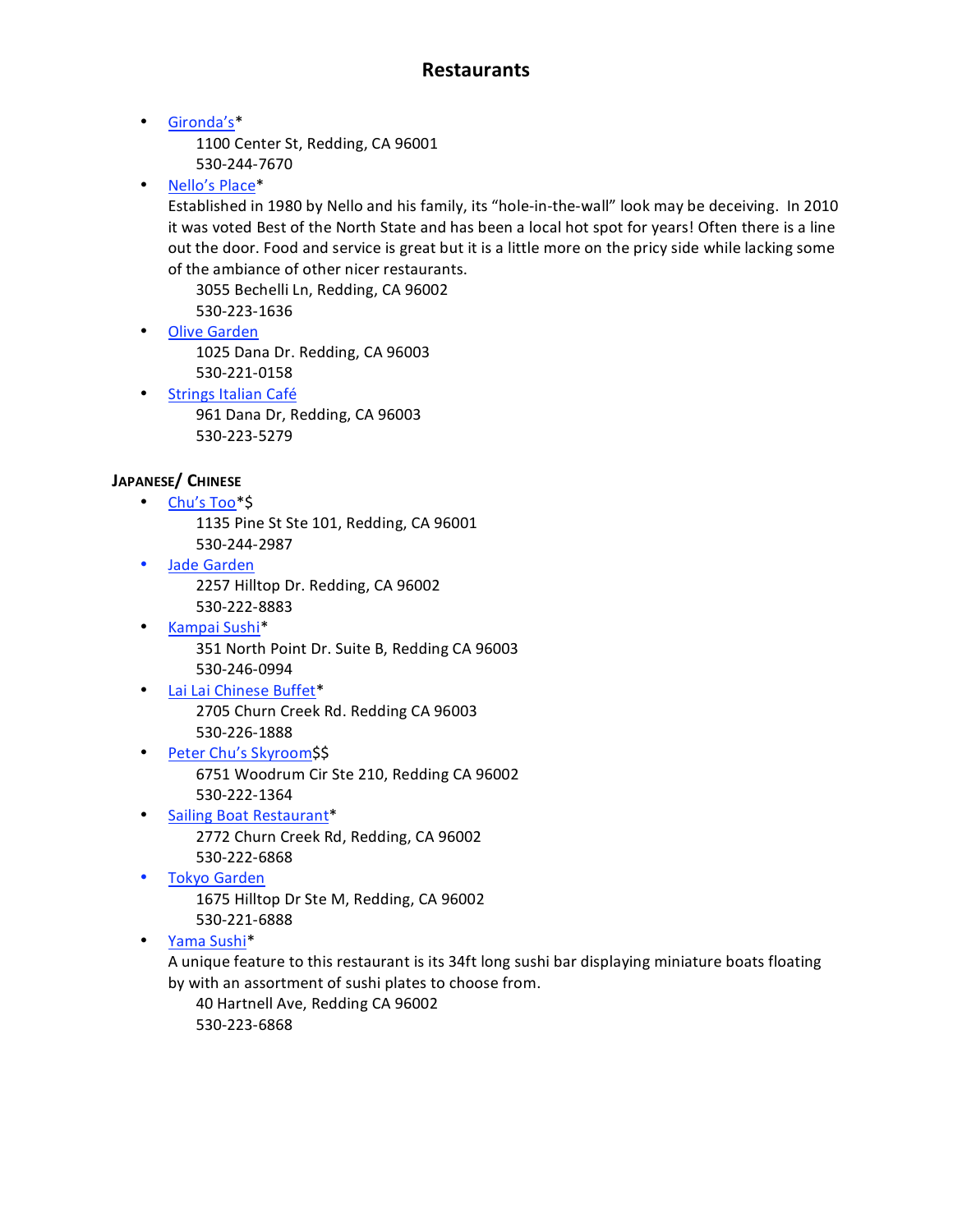#### **MEXICAN**

• Burrito
bandito\*

Similar
to
Chipotle
with
a
more
authentic
Mexican
flair 3365
Place
St,
Redding
CA
96002 530‐229‐9068

8938
Airport
Rd,
Redding,
CA
96002 530‐222‐6640

- Casa
Ramos 995
Hilltop
Dr.
Redding
CA
96003 530‐224‐7223
- Chipotle Mexican Grill (ok... maybe it's not authentic Mexican food...  $\odot$ ) 961
Dana
Dr,
Redding
CA
96003 530‐223‐9292
- Guadalajara\* 435
East
Cypress
Ave,
Redding,
CA
96002 530‐223‐2540
	- La
	Cabana\* 1335
	Market
	St,
	Redding,
	CA
	96001 530‐242‐1915
- Los
Gordos\*

5200
Churn
Creek
Rd.
Ste
L,
Redding
CA 530‐222‐5081

• Puerto
Vallarta

Working in the Hospitality Industry for over a year, I was asked to recommend restaurants by 90%
of
the
people
that
came
through
the
hotel.
Without
fail,
when
I
recommended
Puerto Vallarta for those looking for Mexican food, they came back with raving reviews. The food is great, but the service is PHENOMENAL (especially the Eureka Location). It's a little pricier than some of the other Mexican Restaurants, but if you want good food and good service, this is the place!

2315
Eureka
Way,
Redding,
CA 530‐244‐2941

1109
Hartnell
Ave,
Redding,
CA 530‐223‐2441

### **SEAFOOD**

• Buz's
Crab

2159
East
St,
Redding,
CA
96001 530‐243‐2120

- Maritime Seafood & Grill \$\$ 1600
California
St,
Redding,
CA
96001 530‐229‐0700
- Red
Lobster 1345
Dana
Dr,
Redding
CA
96003 530‐222‐6191
- Tail O' the Whale\*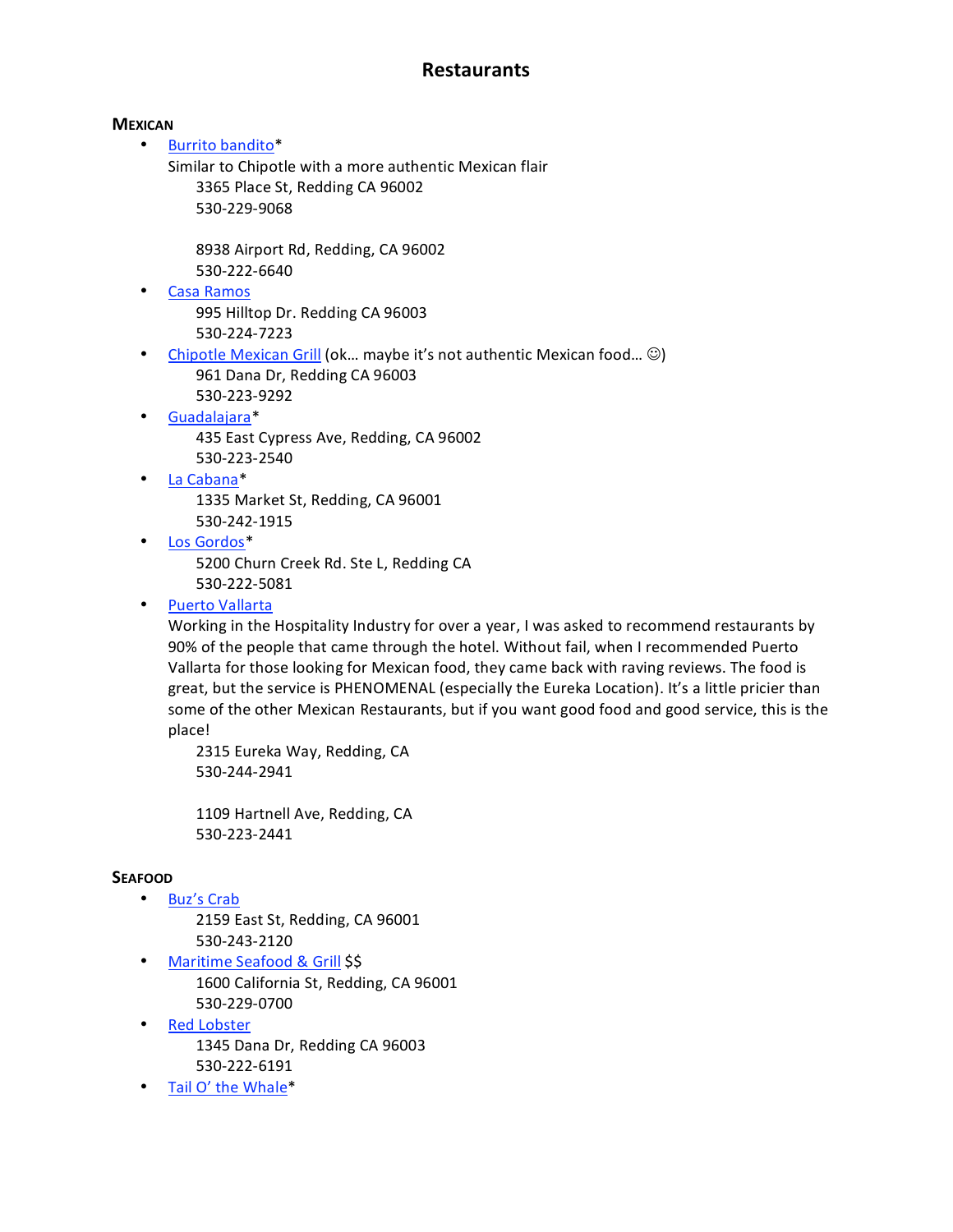Panoramic View of Lake Shasta. To view an article written in the Redding Record Searchlight about
this
restaurant
please
[click
here]

At
Bridge
Bay
Resort
10300
Bridge
Bay
Rd,
Redding,
CA
96003 530‐275‐3021

### **THAI**

- Janya's
Thai
Cuisine\* 630
N.
Market
St,
Redding,
CA
96003 530‐243‐4682
- Kanya
Garden
Thai
Cuisine\* 2825
South
Market
St,
Redding 530‐246‐3830
- Nipa's
Thai
Cuisine\* 2600
Churn
Creek
Rd,
Redding
CA
96002 530‐221‐0966
- Racha
Noodle\* (must
pay
in
cash) 2630
S
Market
St,
Redding
Ca
96001 530‐246‐8730
	- Thai
	Bistro\* 1270
	Yuba
	St,
	Redding,
	96001 530‐244‐4666
- Thai
Cafe\*

820
Butte
St,
Redding,
CA
96001 530‐243‐5523

### **PIES, FROZEN
YOGURT,
& ICE
CREAM**

• Cold
Stone
Creamery 913
Dana
Dr,
Ste
3D,
Redding,
CA
96003 530‐722‐1070

> 1030
> E.
> Cypress
> Ave,
> Ste
> D,
> Redding,
> CA
> 96002 530‐224‐5444

• For
the
Love
of
Pie

351
Northpoint
Dr
Redding,
CA
96003 2931
Churn
Creek
Rd,
Redding
CA
96003 530‐226‐7437

- Leatherby's\* 1670
Market
St.
Redding,
CA
96001 530‐605‐1596
- Razzlicious\*

961
Dana
Dr.
Ste
120,
Redding,
CA
96003

• Spoon
Me

It's the family friendly hot spot downtown; open later than the others 1701
California
St.
Redding,
CA
96001 530‐638‐4490

• U
Top
It

1360
Churn
Creek
Rd,
#B
Redding
CA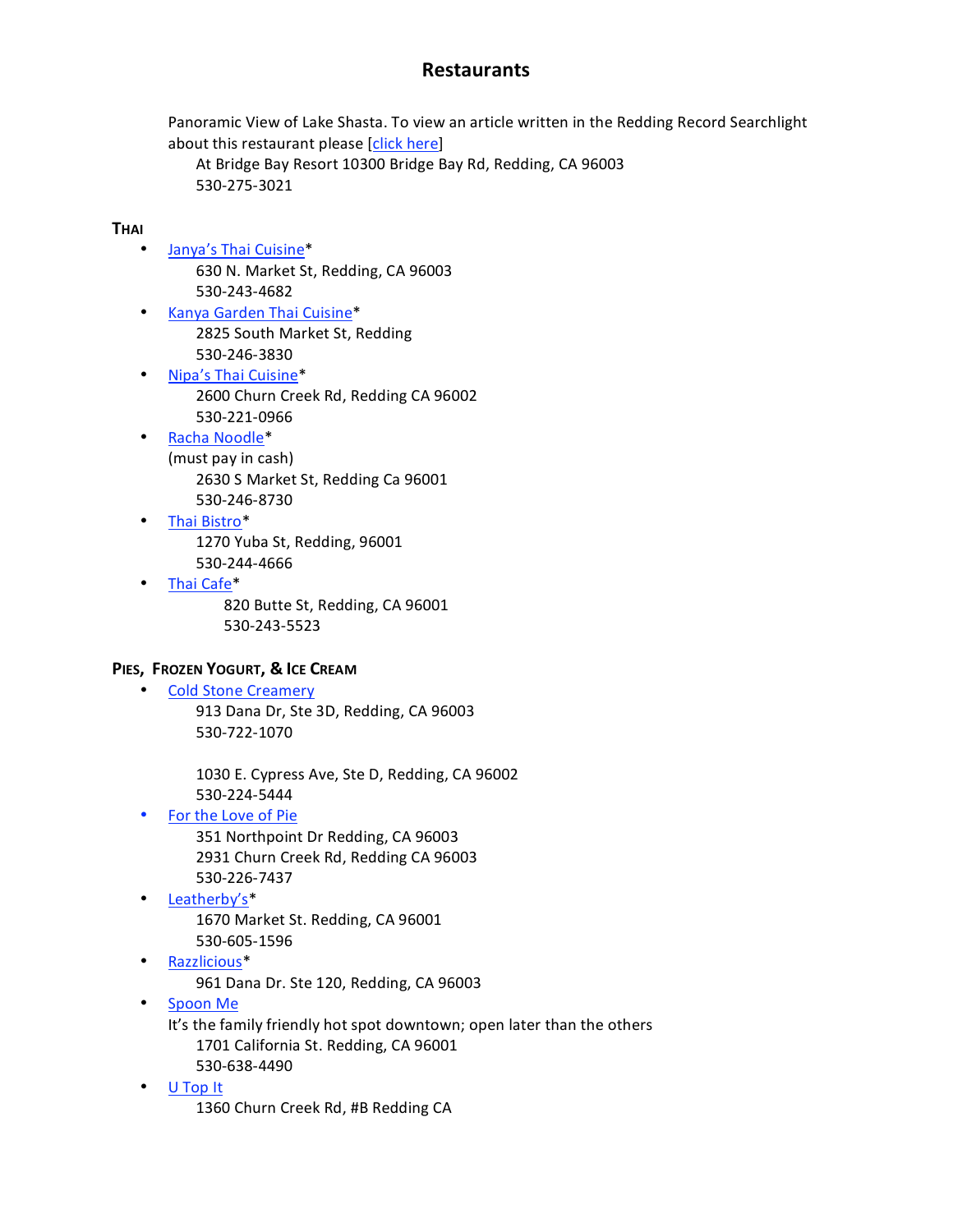530‐222‐0223

## *Key:*

- \* Locally
&/or
Family
owned
- \$ or \$\$ The more \$'s, the more expensive- no \$ means its average price
- + Organic
&/or
Gluten
Free
Options